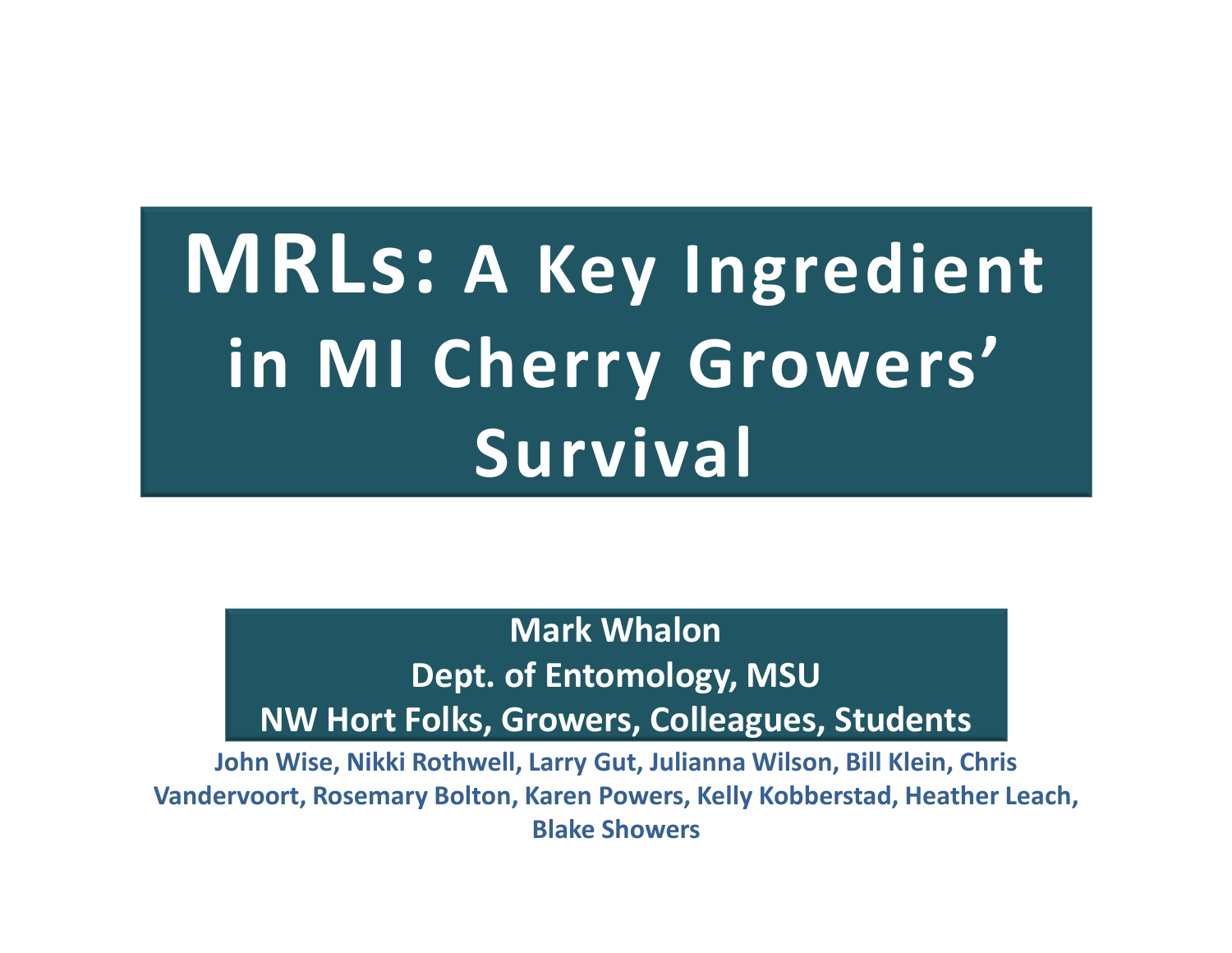# **Talk Outline**

- •**Difficulties with MRL compliance**
- $\bullet$ **Consequences of MRL violation**
- • **Residue degradation of 2014 key pesticides**
- •**Residues: after-processing**
- •**Conclusions**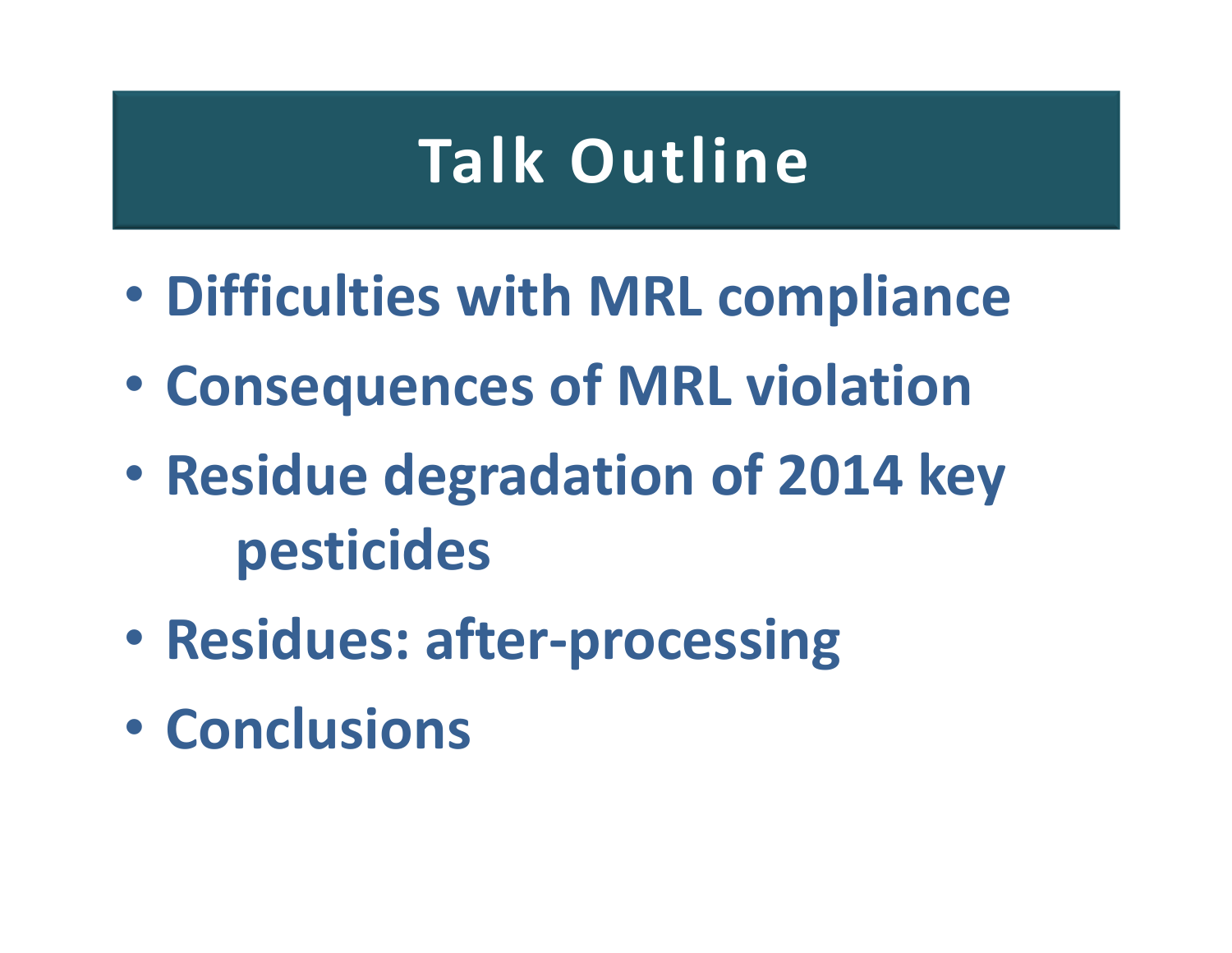# **MRL Compliance**

- •**Today, only roadside Mkts. get-by w/out MRL scrutiny**
- **US Box Stores often do their own MRL testing (contractors)**
- **Exported fruit is randomly selected at foreign ports for residue analysis more and more…**
- $\bullet$  **MRLs vary! Newer Materials country by country are not harmonized, sometimes for years!**
	- – **US pesticide labels may not relate to US or Internat. MRL's!**
	- –**Many times: US MRLs are much more lenient than others**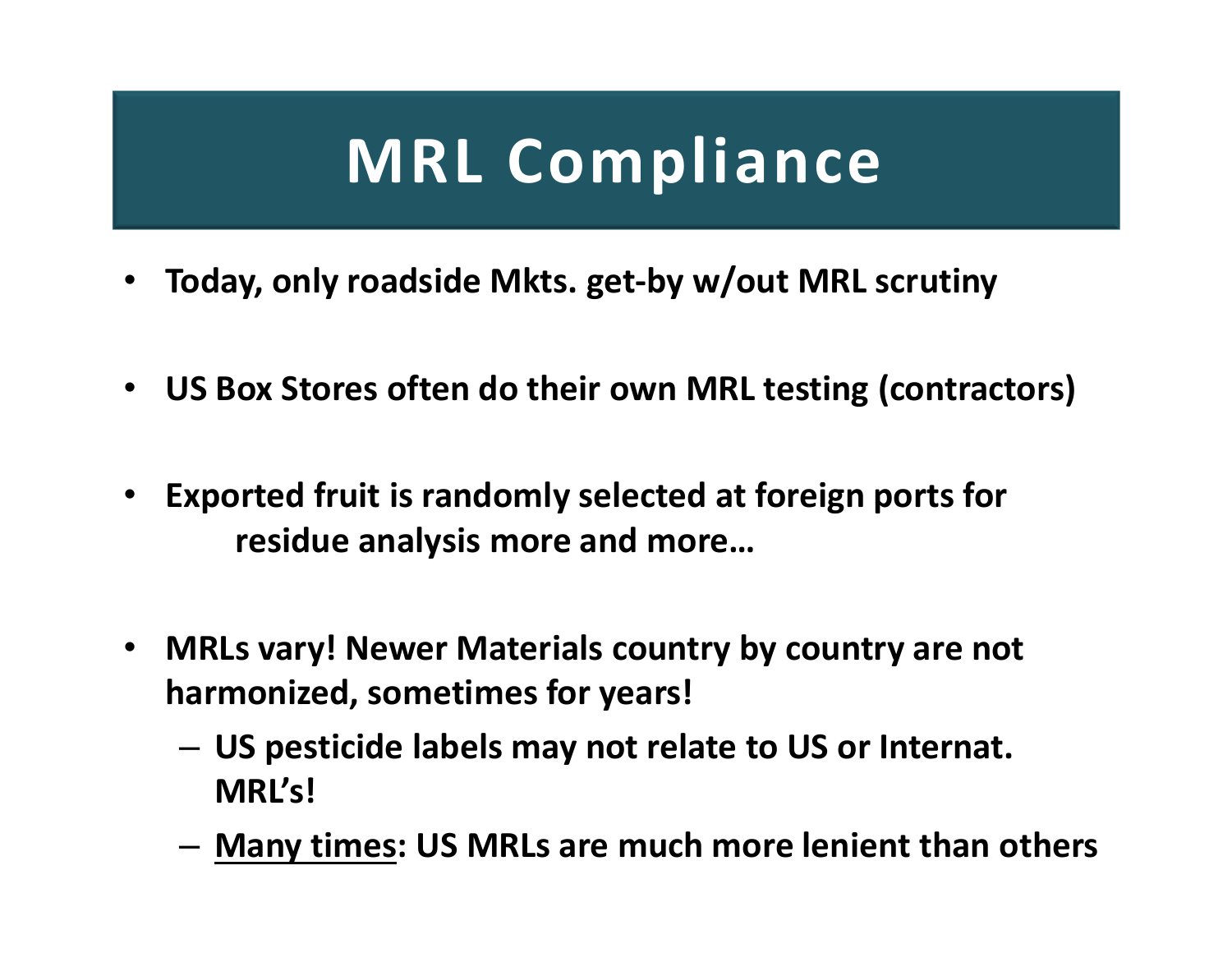#### Consequences of Violating MRLs

|                  | <b>Organization</b>                                                              |                 | <b>Policy</b>                                                                                                                                                                                                                                                                       |
|------------------|----------------------------------------------------------------------------------|-----------------|-------------------------------------------------------------------------------------------------------------------------------------------------------------------------------------------------------------------------------------------------------------------------------------|
| E.U.             | Each member country<br>has their own.                                            |                 | The shipment is destroyed. If the violation poses a health risk, the supplier may be<br>unable to export to the EU. If the violation occurs among other shipments from the same<br>country, the EU may restrict imports from the country.                                           |
| <b>Australia</b> | <b>Australian Quarantine</b><br>and Inspection Service                           |                 | There are four options available on a case-by-case basis: treatment of food, re-export,<br>destruction, or downgrading of food. If determined to be a health risk, it is not allowed<br>into the market.                                                                            |
| Canada           | Canadian Food<br><b>Inspection Agency</b>                                        | <b>Detected</b> | Five other shipments of the product are tested, and if all comply, no other restrictions are<br>made. If a violation occurs among these five, the product is removed from the market<br>and international regulatory action is pursued.                                             |
| Japan            | Japanese Customs<br>along with The Ministry<br>of Health, Labor and<br>Welfare   | Violation       | Inspection is increased to 30% on the total commodity from the shipper's country. A<br>second violation increases surveillance to 100%, and a hold is placed on all similar<br>commodities from the same country. Increased surveillance stops once 60 samples<br>comply with MRLs. |
| <b>Korea</b>     | Korean Food and Drug<br><b>Administration (KFDA)</b>                             | After MRL       | The shipment may either be returned, destroyed, or used for other purposes. The<br>following shipment of the same commodity by the same source is tested and KFDA<br>determines if more testing is required.                                                                        |
| <b>Mexico</b>    | <b>Federal Commission for</b><br>the Protection against<br><b>Sanitary Risks</b> |                 | Product would be refused or destroyed. The producer's practices would be monitored to<br>determine the cause of violation                                                                                                                                                           |
| <b>Taiwan</b>    | Bureau of Standards,<br>Meteorology and<br>Inspection                            |                 | Inspection is increased to 20-50% for the commodity/country. If another violation occurs,<br>inspection increases to 100%. If a third violation occurs, a plan of improvement is<br>required, and if not satisfactory, suspension of the commodity may occur.                       |
| U.S.             | Food and Drug<br>Administration                                                  |                 | The shipment is removed and the supplier/country may have increased inspections.                                                                                                                                                                                                    |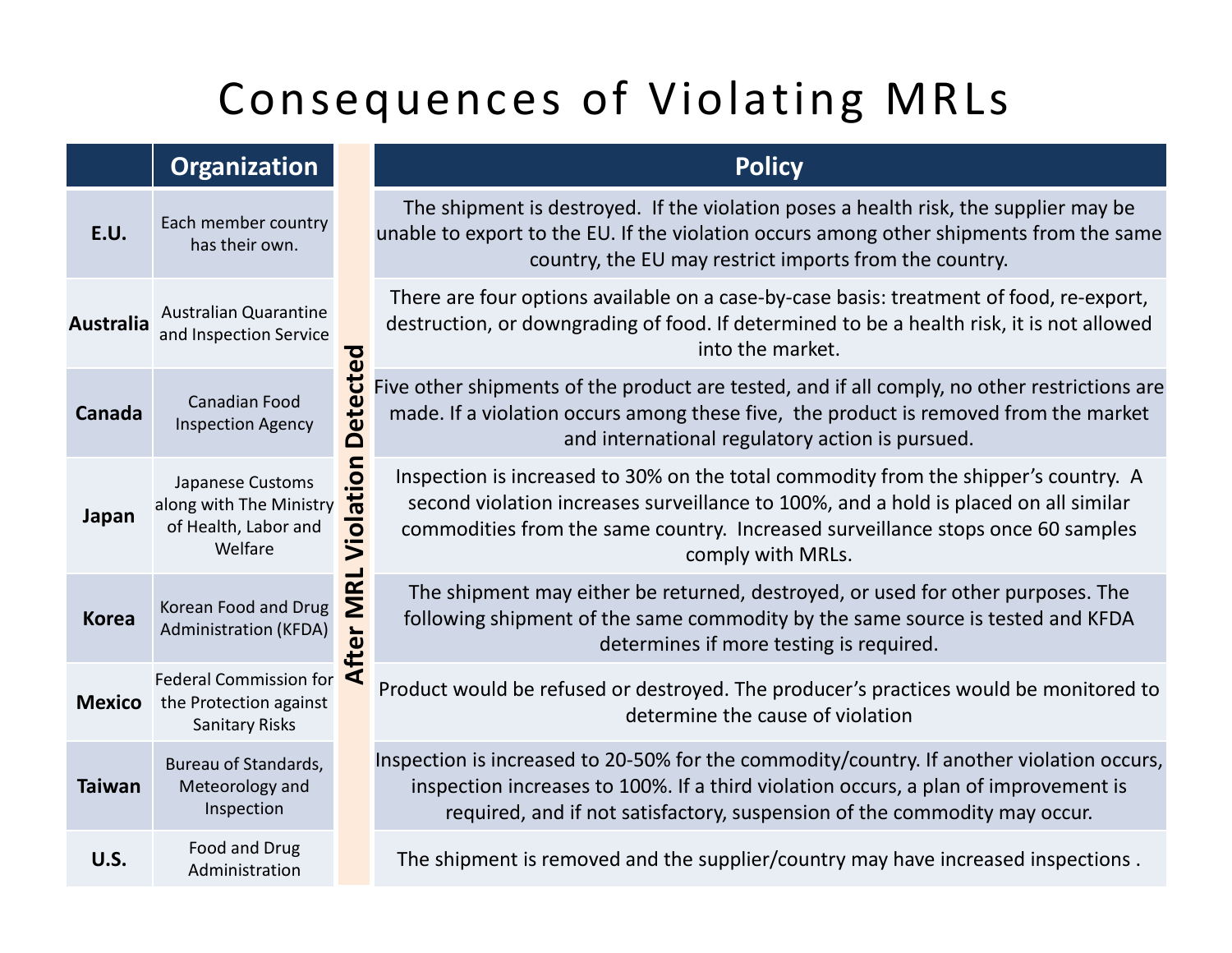### **How Can the Cherry Industry Reduce the Risk of MRL Violations?**

- **Weather, chemical properties, and fruit handling all effect pesticide residue degradation**
	- **Sunlight and heat normally = degradation**
	- **Any Systemic Insecticide close-to-harvest = danger…**
- **If growers know the time-process of degradation, you can predict MRL risks…**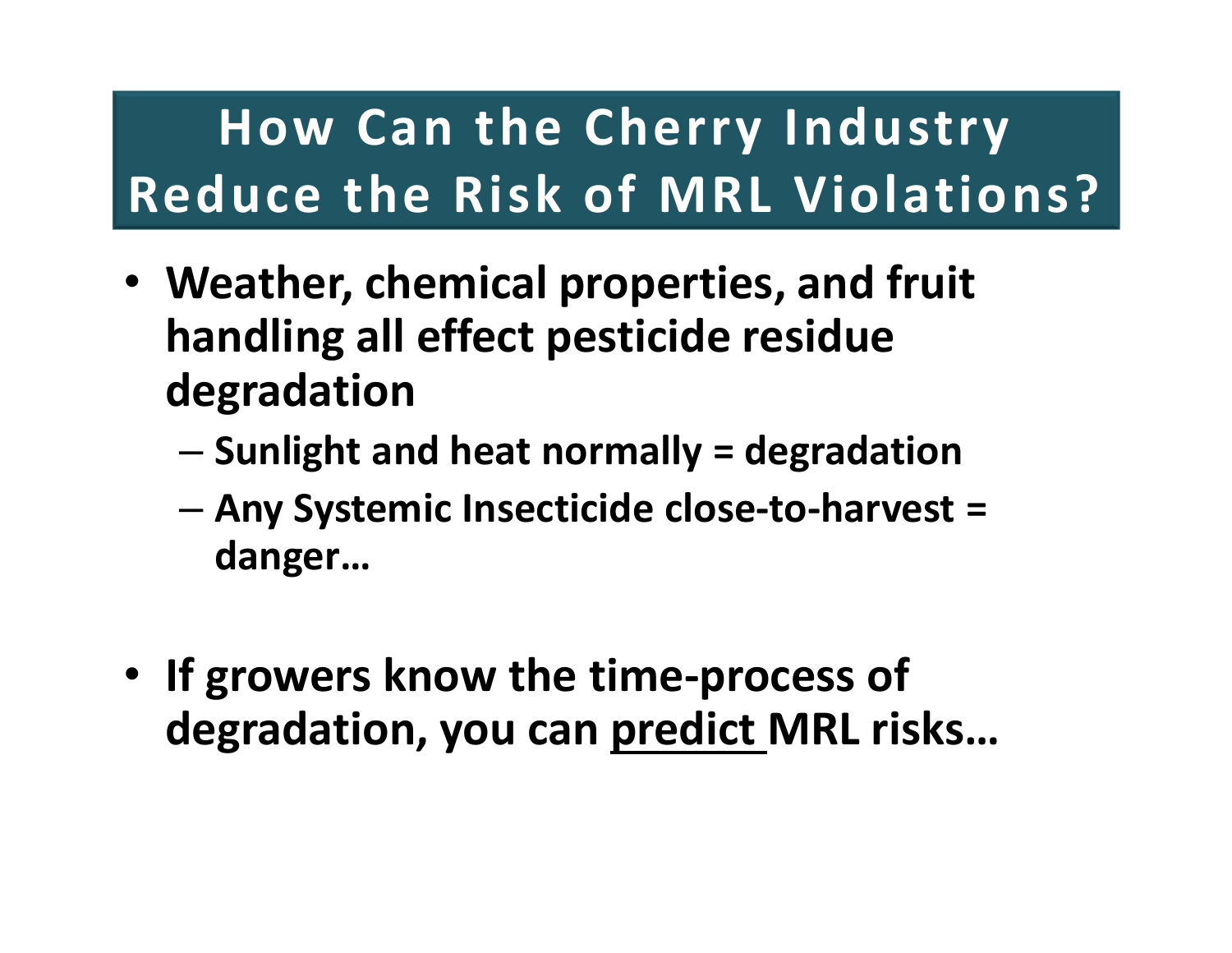#### Pesticide Residues Factors

#### **Product, Tank & Field Issues**

- $\bullet$ **Chemistry's Characteristics**
- $\bullet$ **Formulation Characteristics**
- $\bullet$ **Rate (dosage), PHI's, Adjuvant**
- $\bullet$ **Spray Equipment, Speed, etc.**
- •**Mixture(s)**
- $\bullet$ **Water pH, salinity, etc.**
- $\bullet$ **Proximity to harvest**
- • **Weather-Wind/Rain/Temp/Dew**
- •**Orchard Characteristics**

#### **Handling/Process/Storage/Mkt**

- •**Harvest & Handling**
- •**Cooling Pad & Handling**
- •**Cooling-Tank Time / Trans.**
- •**Processor Handling**
- •**Processing Procedures**
- $\bullet$ **Holding & Storage**
- •**Market Behavior**
- •**Domestic / International**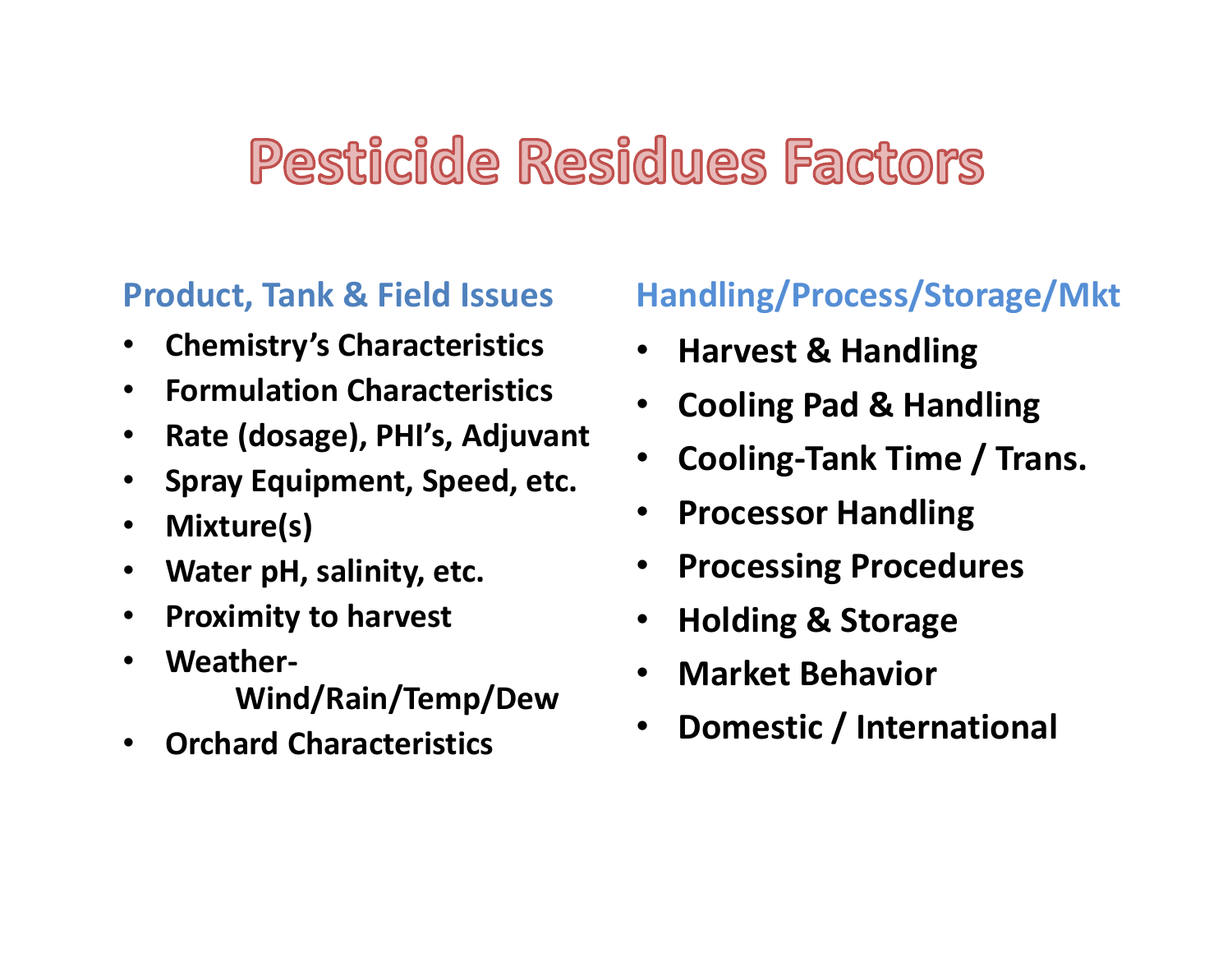#### **Insecticides Chosen for 2014 Cherry Studies**

| <b>Trade Name</b>    | <b>Active</b><br>Ingredient | <b>Manufacturer</b> | <b>PHI</b>     | <b>US</b>      | <b>Lowest</b><br>(days) MRL Foreign MRL | <b>Disparity</b><br>Index* | Rate per<br><b>Acre</b> |
|----------------------|-----------------------------|---------------------|----------------|----------------|-----------------------------------------|----------------------------|-------------------------|
| <b>Altacor 35WG</b>  | chlorantraniliprole         | <b>DuPont</b>       | 10             | $\overline{2}$ | 1                                       |                            | 4.5 oz                  |
| Danitol 2.4 EC       | fenpropathrin               | Valent              | $\overline{3}$ | 5              | 0.01                                    | 500                        | 21 1/3 FL<br>OZ.        |
| Delegate 25WG        | spinetoram                  | Dow AgroSciences    | 7              | 0.2            | 0.05                                    | $\overline{4}$             | 7 oz.                   |
| <b>Exirel .83 SE</b> | cyantraniliprole            | <b>DuPont</b>       | 3              | 6              | 0.1                                     | 60                         | 20.5 FL oz.             |
| Imidan 70 WP         | phosmet                     | Gowan               | 7              | 10             | 0.05                                    | 200                        | 2.125 lb.               |

#### **Insecticides were chosen based upon:**

- **1.Their global MRL-disparity-index (US ppm/lowest export ppm)**
- **2.Common use by growers**
- **3.Efficacy against the invasive species SWD and BMSB**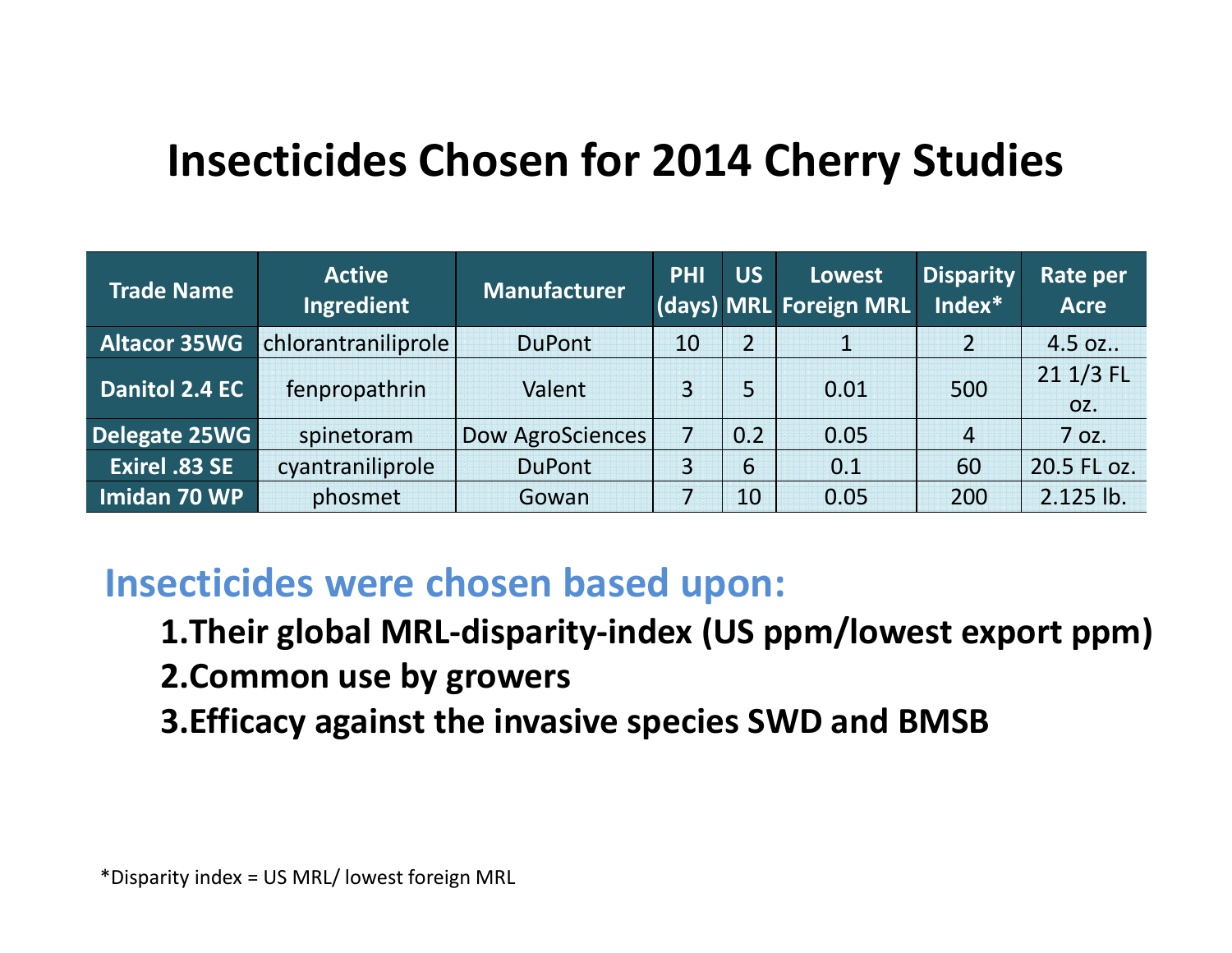### **2014: Better MRL Studies**

- **Field Reality**: Closest-to-Real-Field Conditions
- **Standard Field Pesticide Application**
- • **Dry Harvest Vs Cooling Pad**…
- Experiment as "**Close as Possible**" to Processing
- •• Sufficient Grant \$\$\$ for at least 5 replicates
- At least **5 Time-Decay Samples** to Construct a **Real-as-Possible** Decay Curve for Each Pesticide
- Higher Priority **Residue Analysis** In-Lab
	- –— Data analysis = 6-9 weeks (no degradation in-situ...)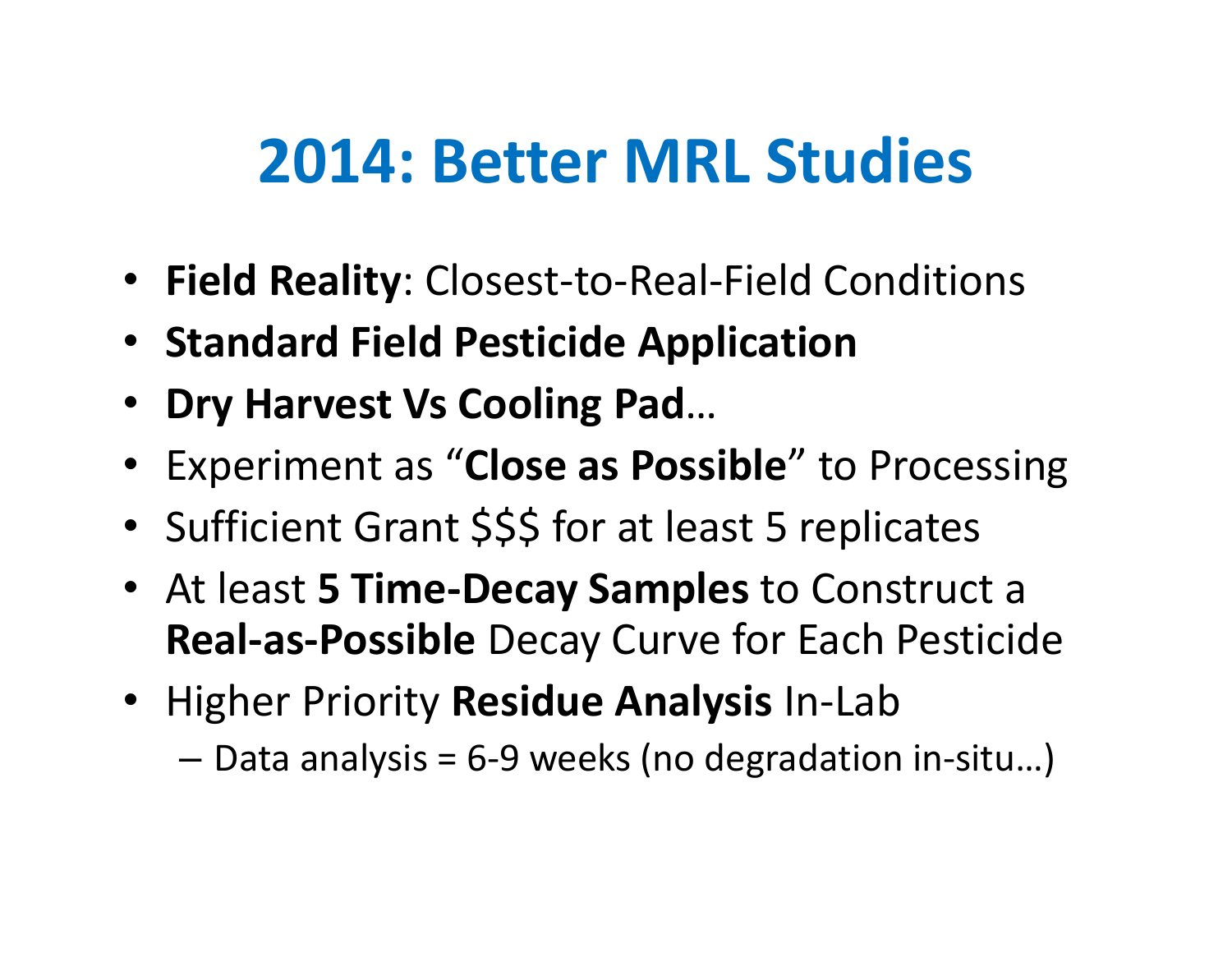# **Altacor (Chlorantraniliprole)Residue Degradation**



| Chlorantraniliprole | Altacor | 10 |  |  |  |  | 2.00 |  |
|---------------------|---------|----|--|--|--|--|------|--|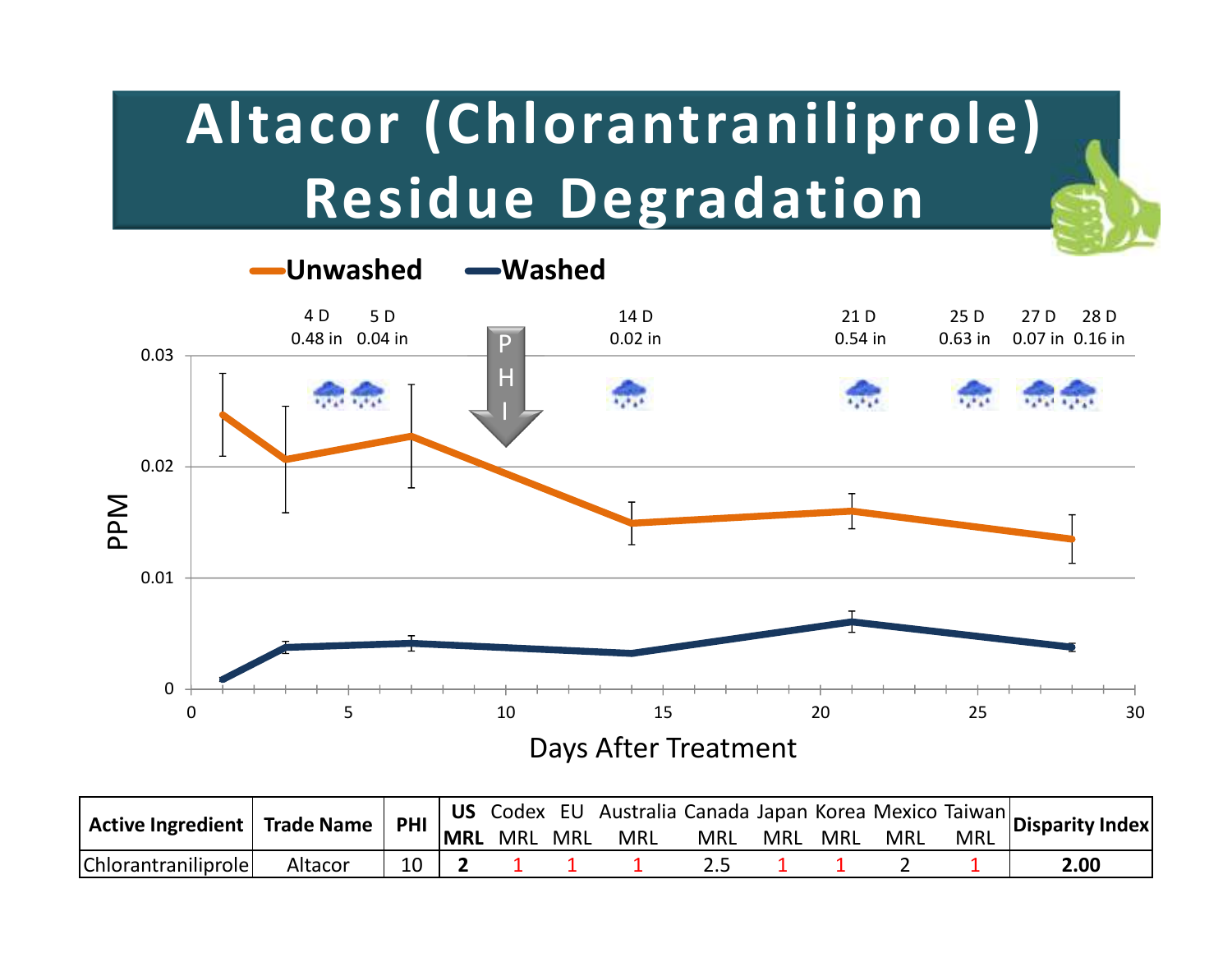

### **Danitol (Fenpropathrin)Residue Degradation**

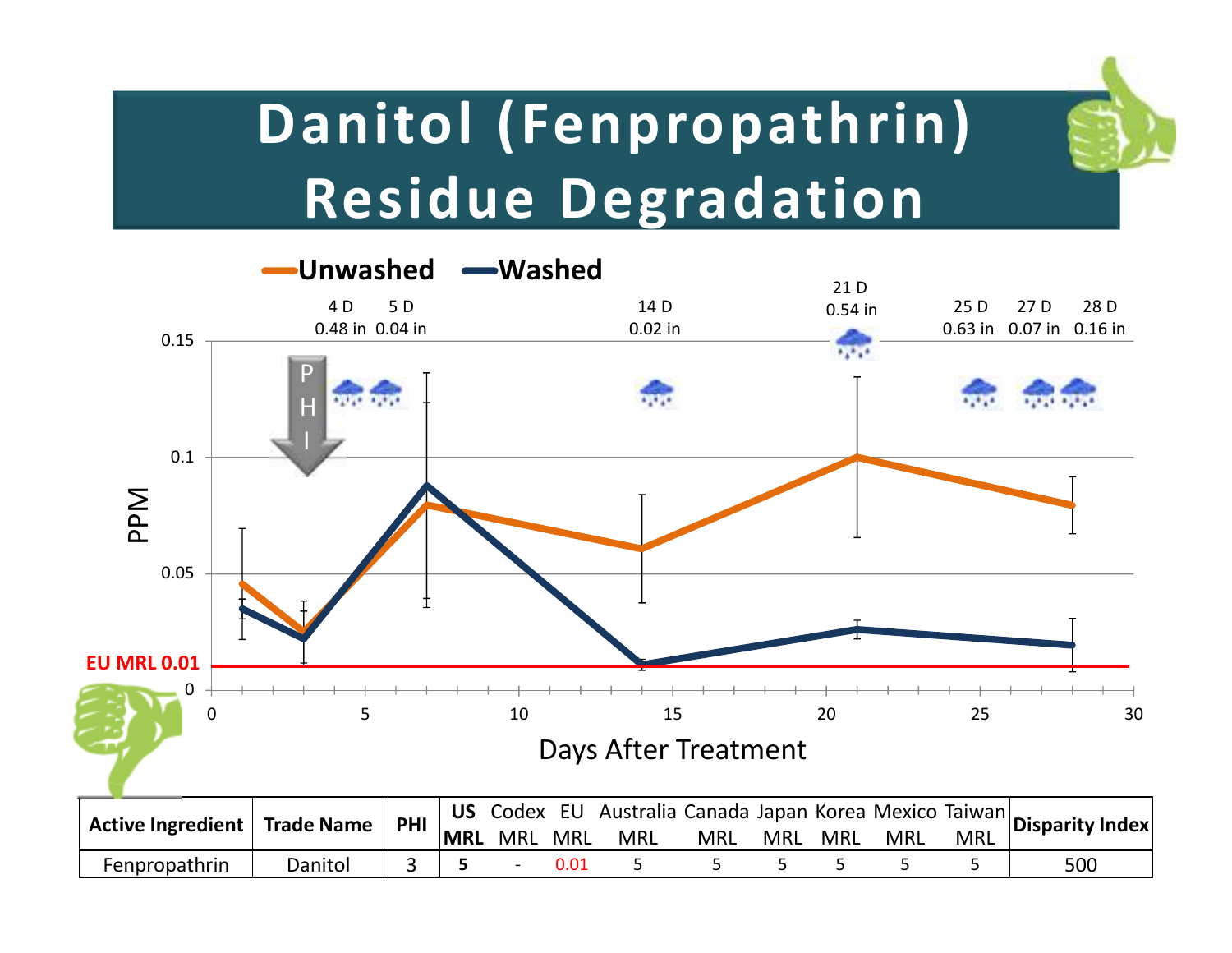# **Delegate (Spinetoram)Residue Degradation**



|            | Active Ingredient Trade Name   PHI   US Codex EU Australia Canada Japan Korea Mexico Taiwan   Disparity Index |     |        |      |     |     |      |     |      |  |
|------------|---------------------------------------------------------------------------------------------------------------|-----|--------|------|-----|-----|------|-----|------|--|
|            |                                                                                                               |     |        |      |     |     |      |     |      |  |
| Spinetoram | Delegate                                                                                                      | 0.2 | $\sim$ | 0.05 | 0.2 | 0.5 | 0.05 | 0.2 | 4.00 |  |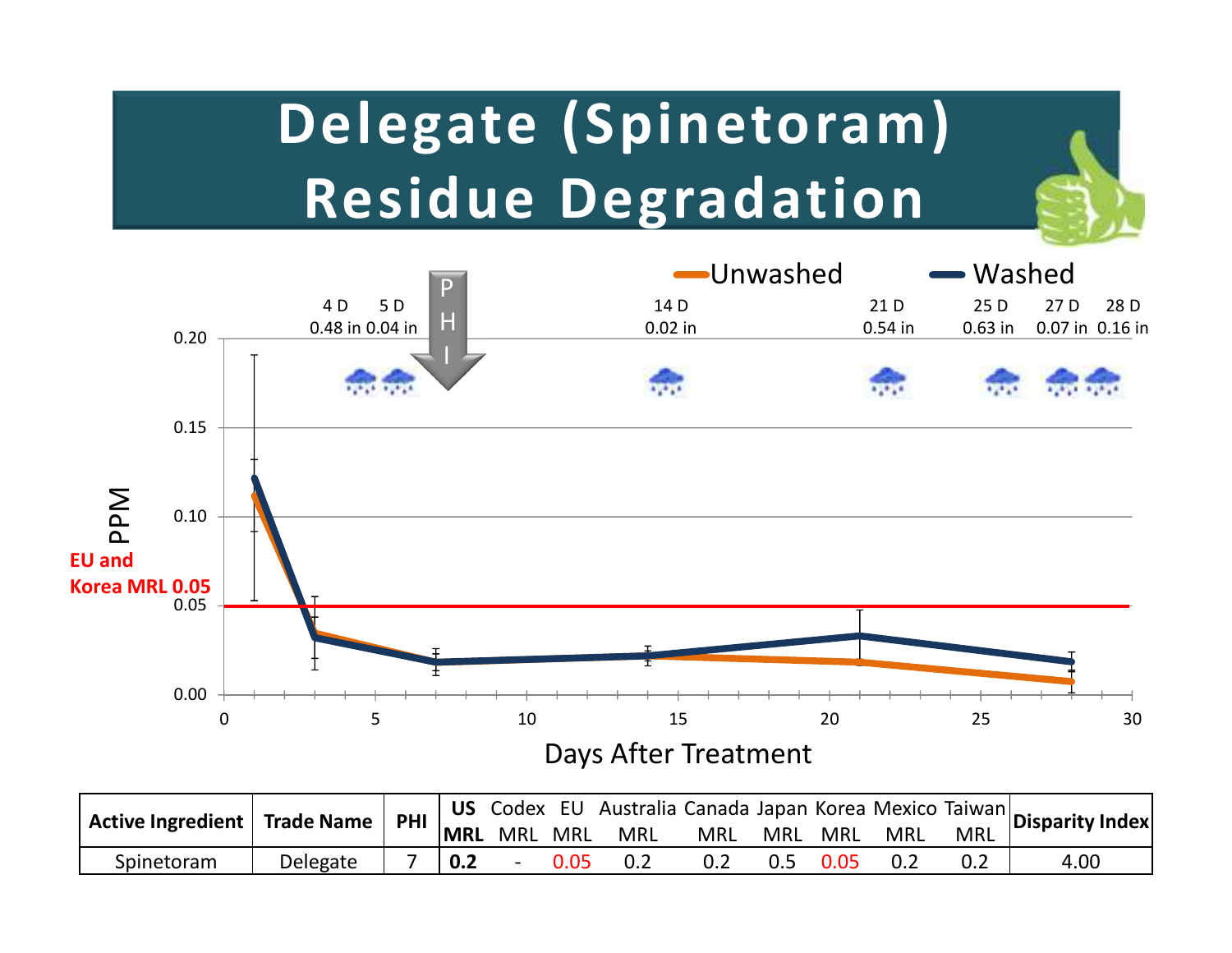

|                  | $\vert$ Active Ingredient $\vert$ Trade Name $\vert$ PHI $\vert$ US Codex EU Australia Canada Japan Korea Mexico Taiwan Disparity Index |  |      |                 |            |         |            |            |     |
|------------------|-----------------------------------------------------------------------------------------------------------------------------------------|--|------|-----------------|------------|---------|------------|------------|-----|
|                  |                                                                                                                                         |  |      | MRL MRL MRL MRL | <b>MRL</b> | MRL MRL | <b>MRL</b> | <b>MRL</b> |     |
| Cyantraniliprole | Exirel                                                                                                                                  |  | 0.01 | 0.05            |            |         |            |            | 600 |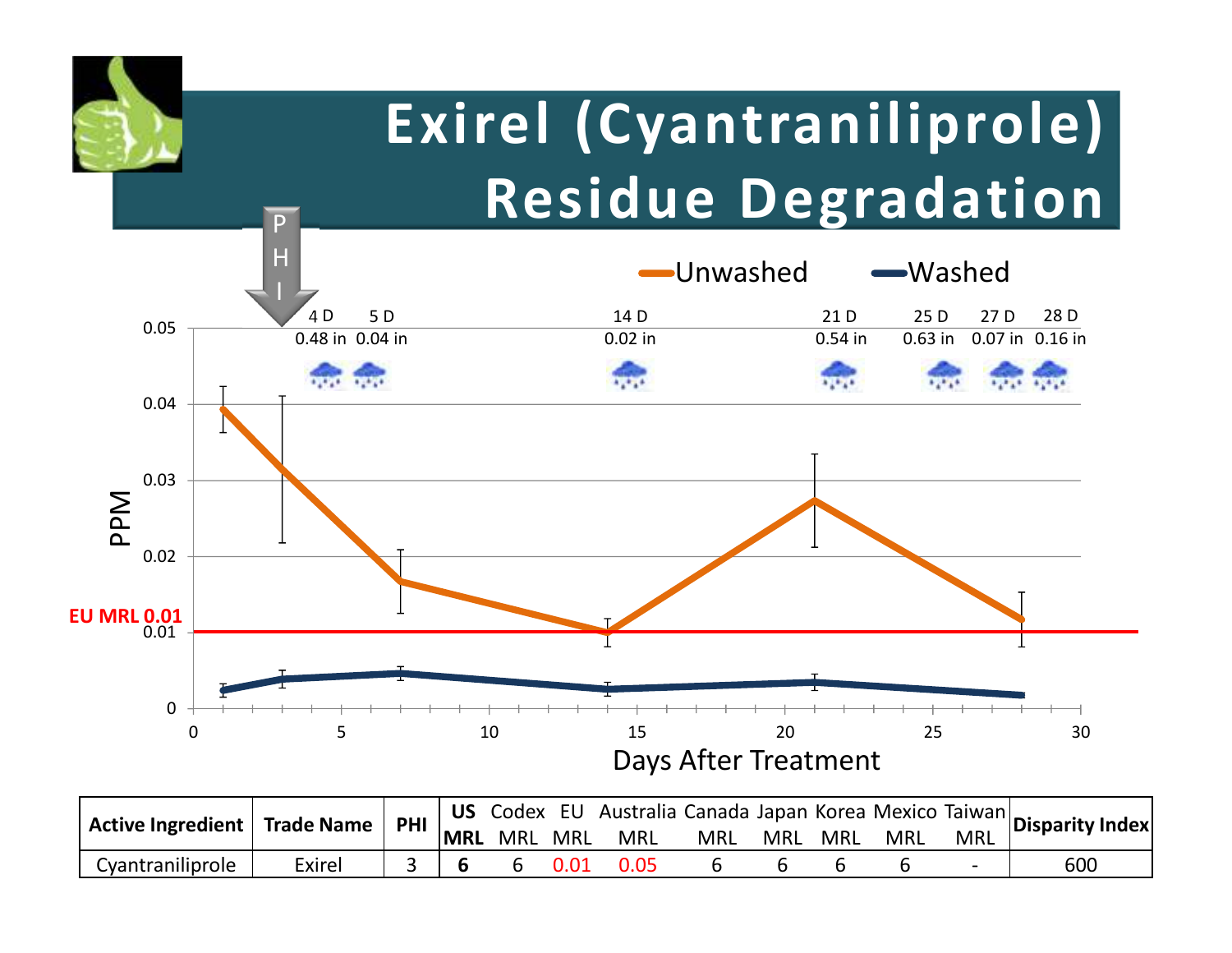# **Imidan (Phosmet)Residue Degradation**



| Active Ingredient Trade Name PHI 105 Codex EU Australia Canada Japan Korea Mexico Taiwan Disparity Index |        |           |             |            |            |         |     |            |     |
|----------------------------------------------------------------------------------------------------------|--------|-----------|-------------|------------|------------|---------|-----|------------|-----|
|                                                                                                          |        |           | MRL MRL MRL | <b>MRL</b> | <b>MRL</b> | MRL MRL | MRL | <b>MRL</b> |     |
| Phosmet                                                                                                  | Imidan | <b>10</b> |             |            |            |         |     |            | 200 |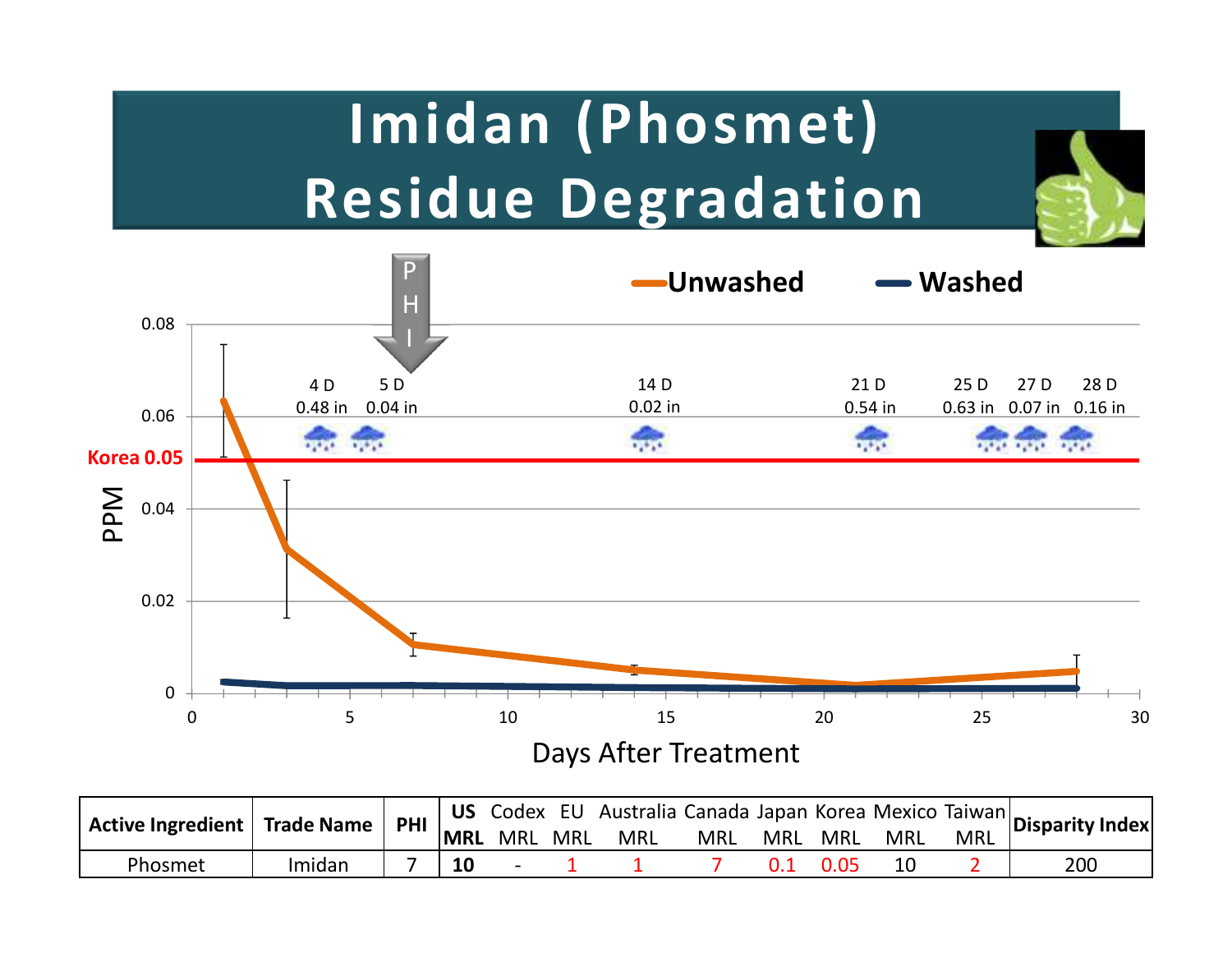# **PHI Chart From 2014 Cherry Study**

|           |     | <b>Altacor</b>      | <b>Danitol</b> |       |                 | <b>Delegate</b> |     |                 | <b>Exirel</b> |                |                        | Imidan     |         |                        |                |
|-----------|-----|---------------------|----------------|-------|-----------------|-----------------|-----|-----------------|---------------|----------------|------------------------|------------|---------|------------------------|----------------|
|           |     | Chlorantraniliprole |                |       | Fenpropathrin   |                 |     | Spinetoram      |               |                | Cyantraniliprole       |            | Phosmet |                        |                |
|           | PHI | PHI                 | <b>MRL</b>     | PHI   | PHI             | <b>MRL</b>      | PHI | PHI             | MRL           | PHI            | PHI                    | <b>MRL</b> | PHI     | PHI                    | <b>MRL</b>     |
|           |     | Washed Unwashed     |                |       | Washed Unwashed |                 |     | Washed Unwashed |               |                | <b>Washed Unwashed</b> |            |         | <b>Washed Unwashed</b> |                |
| U.S.      | 14  | 14                  | 2              | 14    | 14              | 5               |     |                 | 0.2           | 3              | 3                      | 6          |         |                        | 10             |
| E.U.      | 14  | 14                  | $\mathbf{1}$   | $>28$ | $>28$           | 0.01            |     | 7               | 0.05          | $\overline{3}$ | $>28$                  | $0.01*$    |         |                        |                |
| Australia | 14  | 14                  | 1              | 14    | 14              | 5               |     | 7               | 0.2           | 3              | 3                      | 0.05       |         |                        |                |
| Canada    | 14  | 14                  | 2.5            | 14    | 14              | 5               |     |                 | 0.2           | $\overline{3}$ | 3                      | 6          |         |                        | ⇁              |
| Japan     | 14  | 14                  | 1              | 14    | 14              | 5               |     | 7               | 0.5           | 3              | 3                      | 6          |         | 7                      | 0.1            |
| Korea     | 14  | 14                  | $\mathbf{1}$   | 14    | 14              | 5               |     | 7               | 0.05          | 3              | 3                      | 6          |         | 7                      | 0.05           |
| Mexico    | 14  | 14                  | 2              | 14    | 14              | 5               |     | 7               | 0.2           | $\overline{3}$ | 3                      | 6          |         | 7                      | 10             |
| Taiwan    | 14  | 14                  | $\mathbf{1}$   | 14    | 14              | 5               |     |                 | 0.2           | $>28$          | $>28$                  | $-***$     |         |                        | $\overline{2}$ |

MRLs as of 1-5-2015 in ppm

**Greater than established U.S. PHI**

**\*EU has default MRL of 0.01**

**\*\*When there is no established MRL, assume no detectable residues are allowed**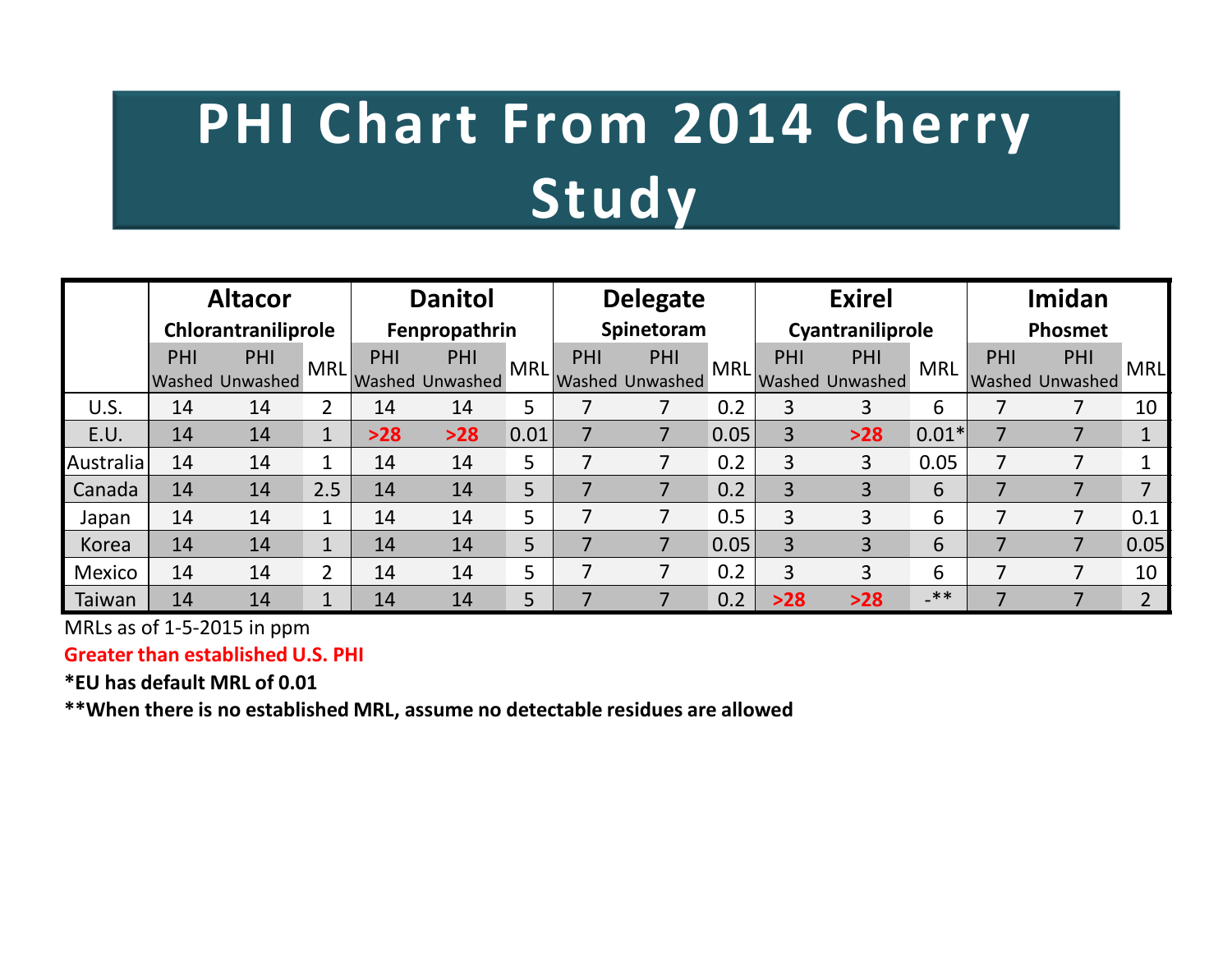### **Residues Post Processing**

- **A majority of MI's cherries are processed**
- **How does processing affect residue degradation?**
- **Processed cherry residues have been received from different processing companies in MI**
- **The data summarized from residue reports from 2009 to 2014**
	- – **Note that some chemicals detected are no longer registered for use in cherries.**
- **The following data include residues from multiple processing procedures…**

**Data were provided by 4 anonymous cherry processors…their contributions are greatly appreciated and truly exceptional! They are outstanding cooperators…!!!**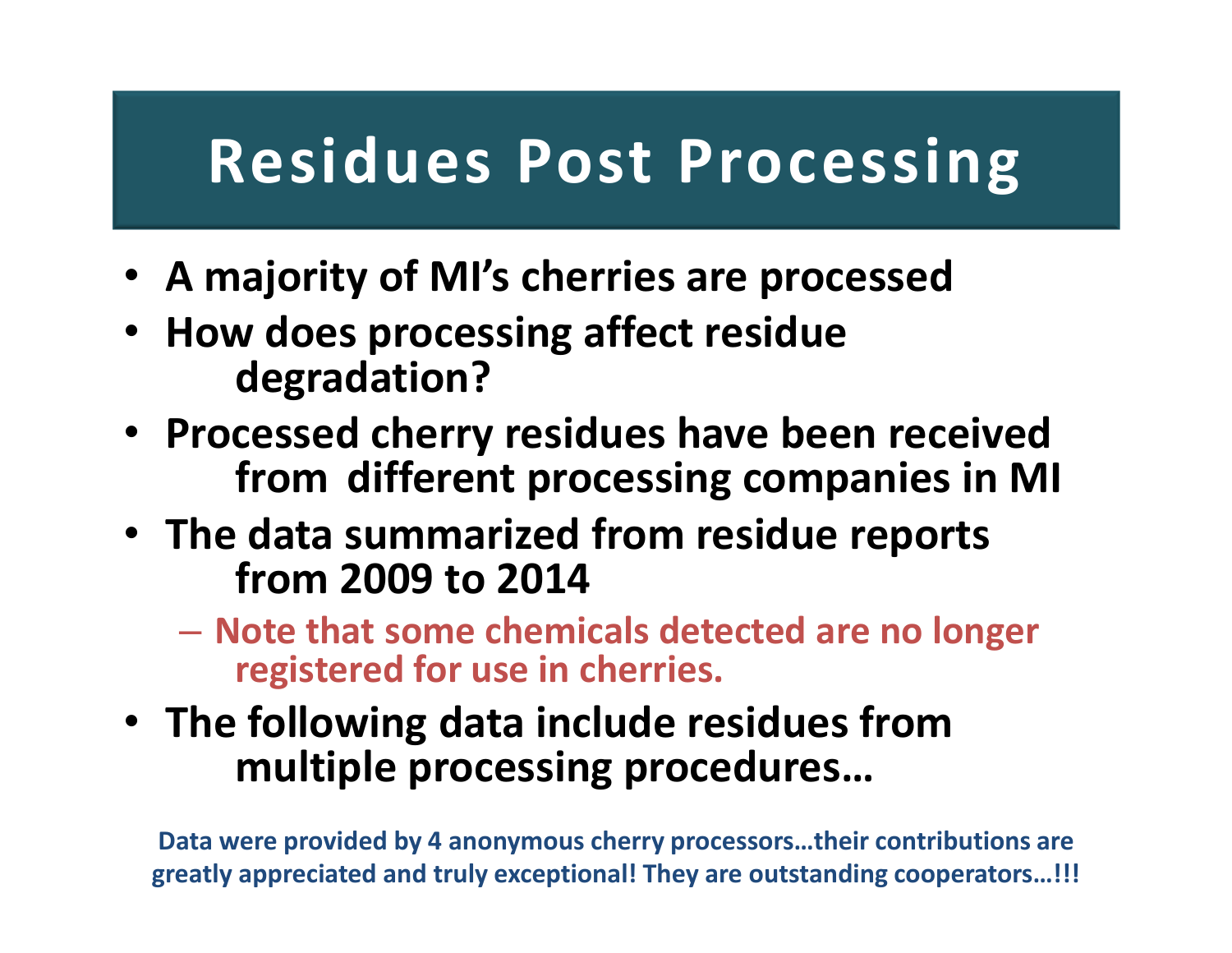

**Average Insecticide Residue**

The **red** lines represent the lowest foreign MRL for each chemical. The **green** lines denote that the processor's data showed no risk of MRL violations. The red lines denote that there are risks of MRL violations.

\*mrldatabase.com does not have any listed MRLs for Azinphos-Methyl, Clothianidin, or Cypermethrin on cherries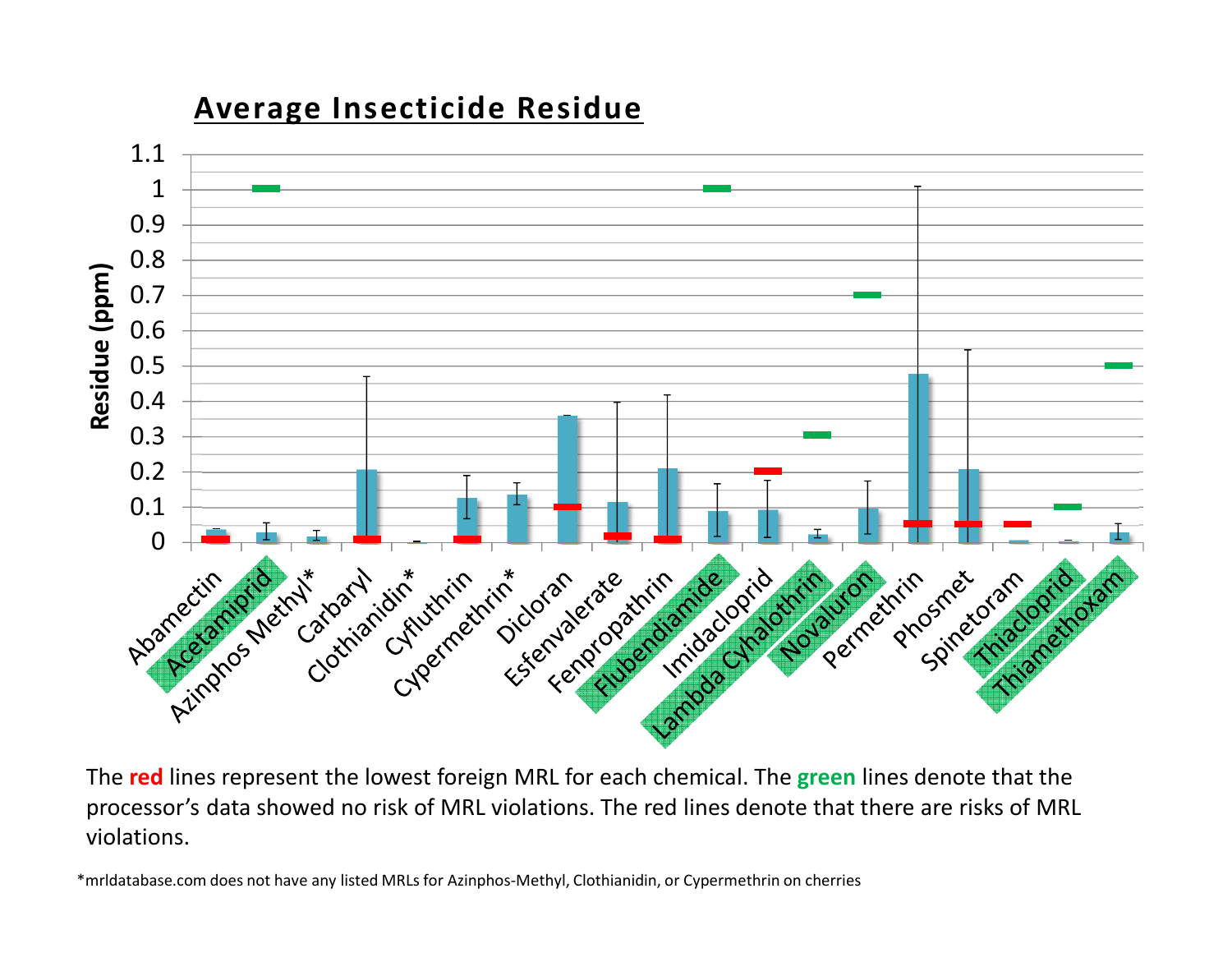

**Average Fungicide Residue**

The **green** and **red** lines represent the lowest foreign MRL for each chemical. The green lines denote that the processor data showed no risk of MRL violations. The red lines denote that there are risks of MRL violations.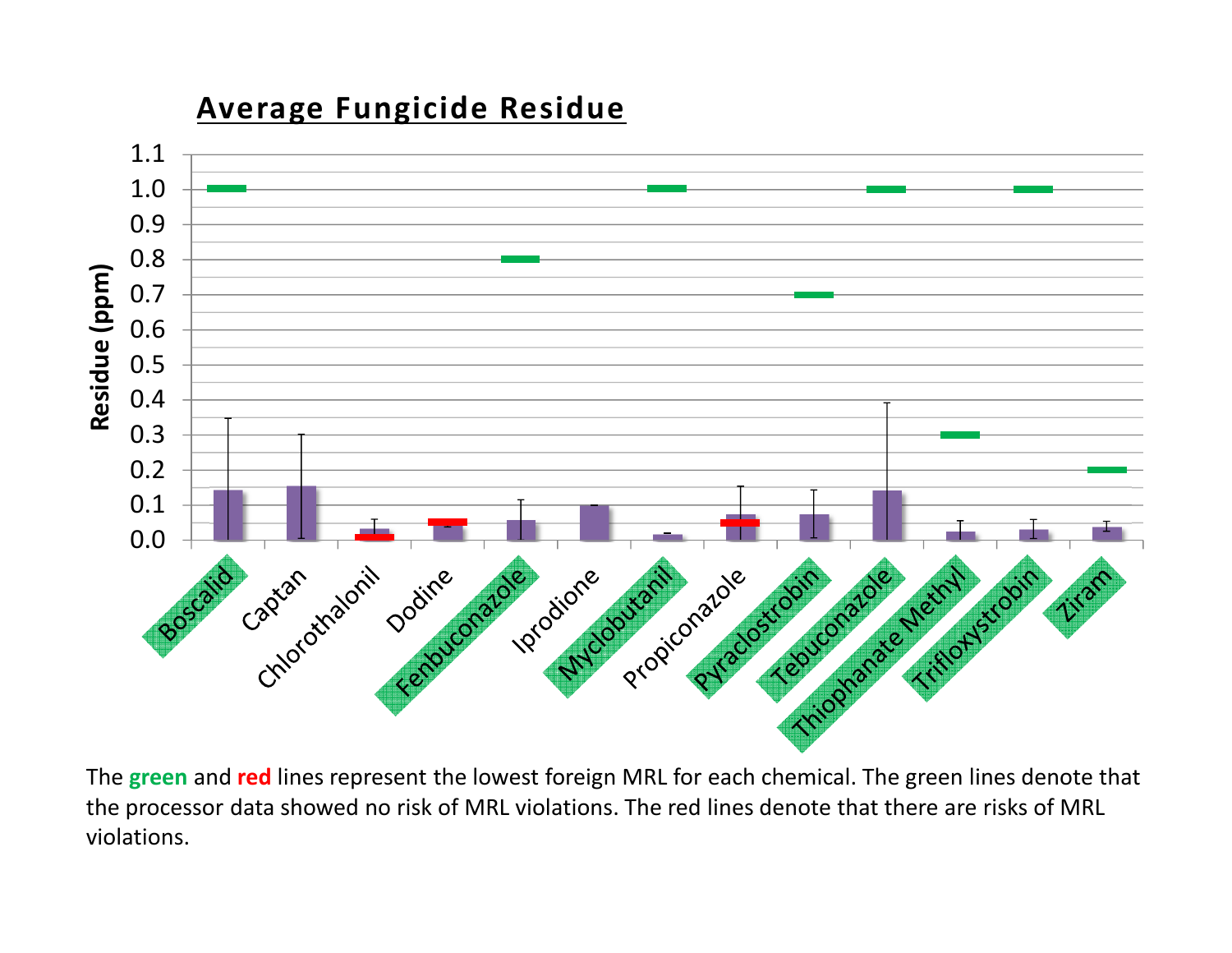**The chart below reports the number of times each pesticide was detected in processed tart cherries. The darker bars show the number of detections per pesticide, and the lighter bars show the number of detections that exceeded the lowest MRL.**

#### **Insecticides**

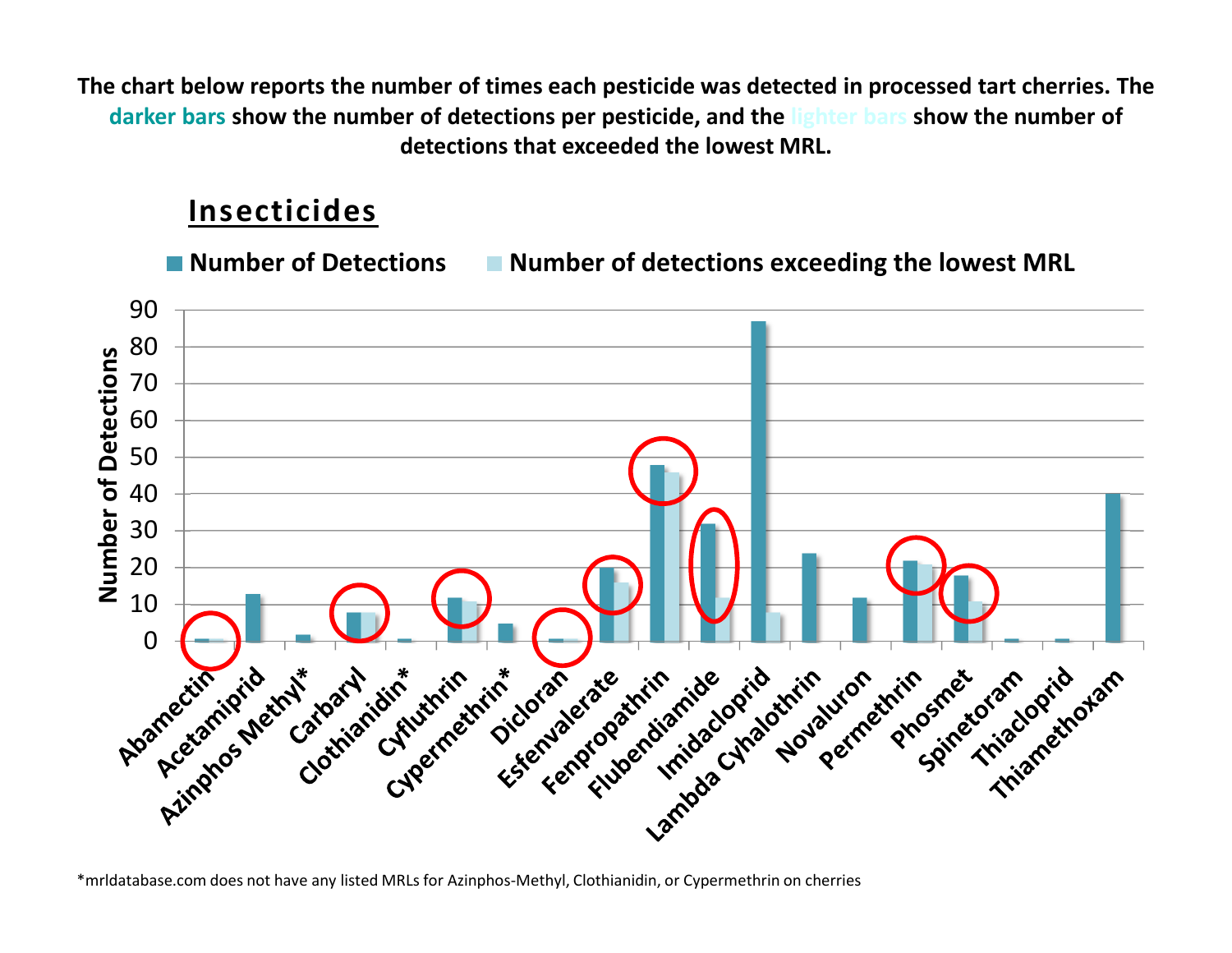#### **Fungicides**

■ Number of Detections ■ Number of detections exceeding the lowest MRL